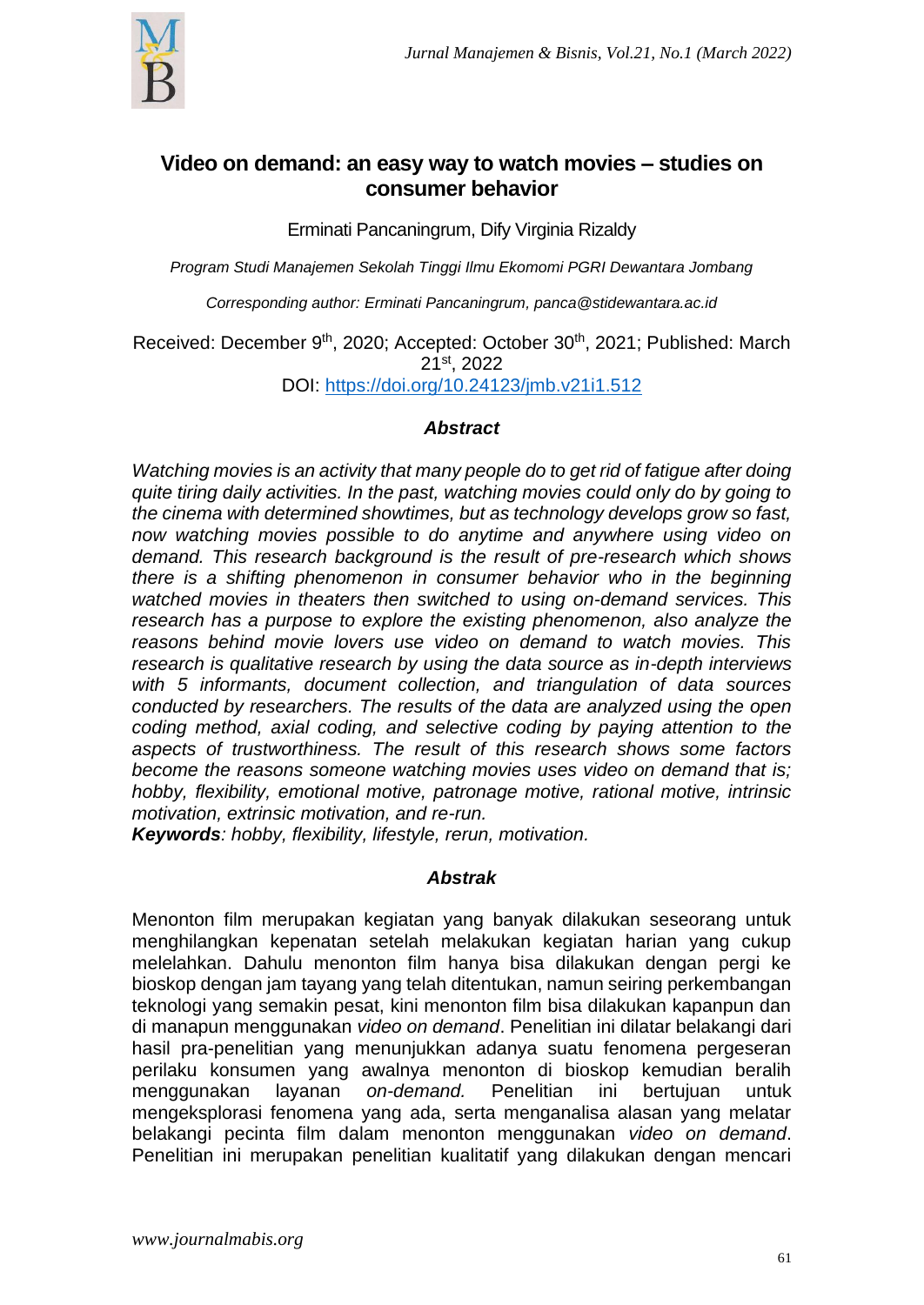

sumber data melalui *in-depht interview* yang dilakukan terhadap 5 orang informan, pengumpulan dokumen, serta triangulasi sumber data yang dilakukan oleh peneliti. Hasil data yang diperoleh kemudian dianalisis menggunakan metode *open coding, axial coding* dan *selective coding* dengan memperhatikan aspek *trustworthiness*. Hasil penelitian ini menunjukkan adanya faktor-faktor yang menjadi alasan seseorang dalam menonton menggunakan *video on demand* yaitu; hobi, *flexibility,* motif emosional, motif patronase, motif *Kata Kunci:* hobi, fleksibilitas, gaya hidup*, rerun,* motivasi*.*

## **Introduction**

Watching movies is an activity that many people do to get rid of fatigue after doing quite tiring daily activities (Bintang, 2019). Watching movies in general can relieve stress, as a means of refreshing and can get rid of the boredom that is hitting a person, making him feel happier (Liemena, 2016). There are many ways you can enjoy a film, one of which is by going to the cinema. Cinema comes from the Greek language, namely bios which means life and skopos which means seeing, and comes from the Dutch word scoop which is adapted from Greek which means living image, so cinema can be interpreted as a place to see images that are presented virtually so looks alive (Widiana, 2017).

In Indonesia, the cinema has existed since 1900, at which time the screening of the film did not yet have a voice (Widiana, 2017). In the 2000s, cinemas continued to develop, so that now various kinds of cinemas in Indonesia have started to emerge, such as the XXI cinema, Cinema 21, and The Premiere (Widiana, 2017). Similar to other big cities, Jombang which is a regency area also has a cinema which is located in the Linggar Jati Plaza shopping center, the cinema is called New Star Cineplex. Along with the increasingly rapid development of technology, there has been a shift in consumer behavior in watching a film, films that initially could only be enjoyed when going to the cinema, are now becoming easier to enjoy anytime and anywhere, this can be done because of the development of a technology called Video on demand. (Yanda, 2017).

Video on demand (VoD) is a service that contains a variety of content on TV services, films, dramas with various genres, and TV series which can be accessed using a smartphone connected to an internet service (Yanda, 2017). VOD is estimated to enter Indonesia in 2016, starting with the arrival of Netflix, and followed by the arrival of other VoDs such as Iflix, Viu, HOOQ, and finally the entry of CatchPlay (ID, 2016). Based on a survey conducted by Dailysocial in collaboration with JakPat with 1,037 respondents, smartphone users in various regions in Indonesia, it can be seen that 58.68% of people spend more time watching movies or viewing videos using smartphones, tablets, mobile devices and using a desktop. and personal computers as much as 27.35%, while those who chose the movie theater were only 1.26%. This data proves that even though it is relatively new, VoD is faster and easier for the public to accept because ondemand services emerge along with the increasing dependence of the community on using the internet because of its convenience.

Each VoD service has superior content, such as Netflix with a variety of original and quality content, Iflix with featured local films and free subscription fees for subscribers of several internet services, Amazon Prime Video which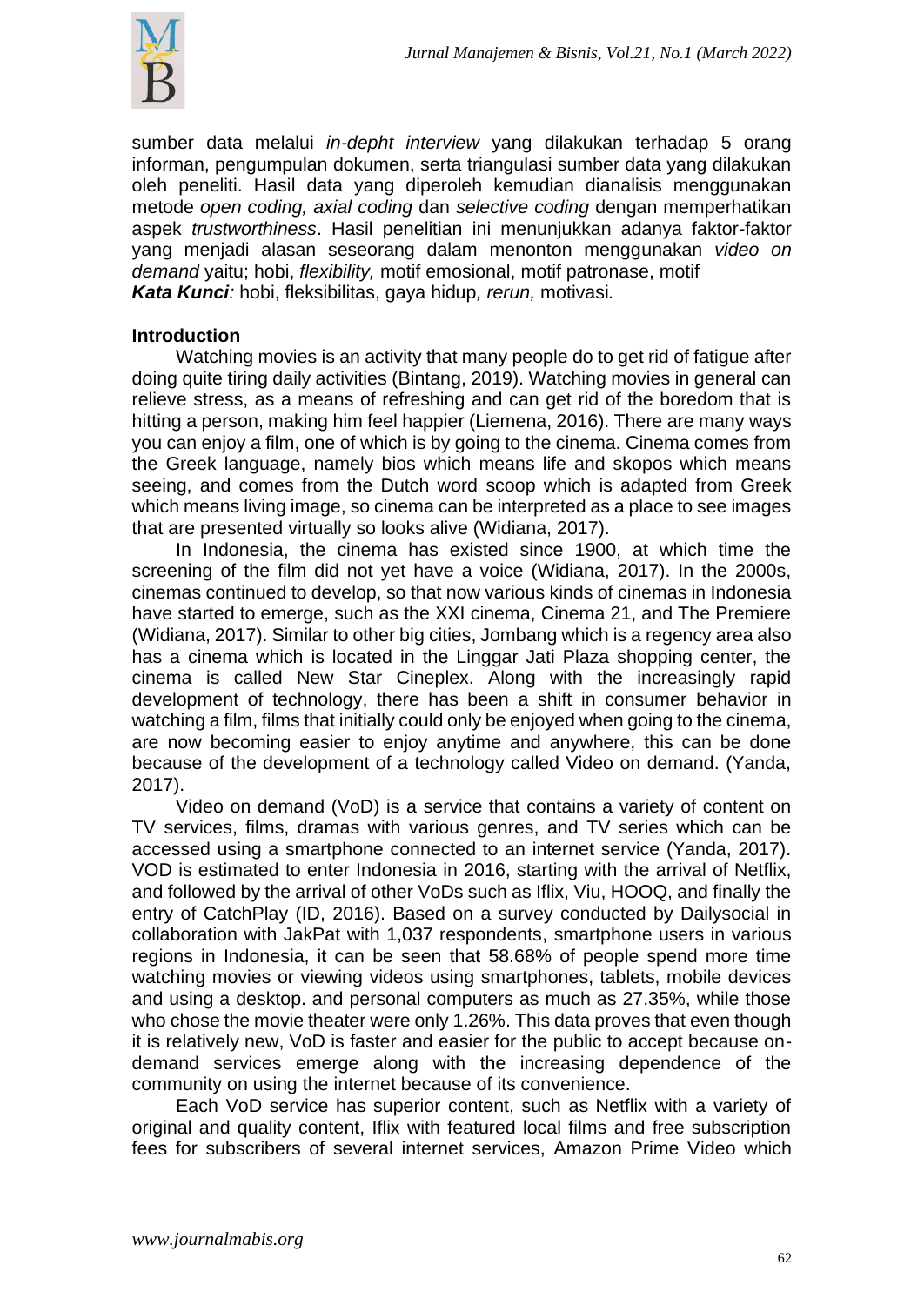

provides subscription fees including Twitch Prime, HOOQ with flagship movie features Local various genres, CatchPlay with a variety of Chinese films as its advantage, Genflix which provides the most affordable subscription fees and Viu which provides various kinds of content from Asia, especially Korean dramas to target Korean lovers (ID, 2016).

In a pre-study conducted on 15 movie bugs in Jombang District, 11 people chose to watch on video on demand and the remaining 4 chose to go to the cinema. The results of the pre-research prove that VoD is more popular and is an option for watching a film or certain programs, even though in the city of Jombang there is a New Star Cineplex as a means of watching movies. Seeing this phenomenon, the researchers decided to dig deeper into the reasons that underlie someone choosing to watch video on demand and to find out what factors are the reasons someone uses VoD.

## **Research Methods**

This research uses a qualitative approach, the problem to be studied is still unclear or dim, dark, complex, and dynamic (Sugiyono, 2017). Researchers use qualitative research so that later they can convey the results of research in more detail, detail, and narrative about the reasons why film lovers watch on video on demand and find out why film lovers use on-demand services.

| ו מטוכ ו. ו/כאכםו טוו טנמעכ                                           |                                                                                                                                                                                                                                                                                                                                                                                                                         |
|-----------------------------------------------------------------------|-------------------------------------------------------------------------------------------------------------------------------------------------------------------------------------------------------------------------------------------------------------------------------------------------------------------------------------------------------------------------------------------------------------------------|
| Research Stages Gioia, Corley,                                        | <b>This Research Stages</b>                                                                                                                                                                                                                                                                                                                                                                                             |
| Hamilton (2012)                                                       |                                                                                                                                                                                                                                                                                                                                                                                                                         |
| 1. Research Design                                                    | Defining the research question<br>1.                                                                                                                                                                                                                                                                                                                                                                                    |
|                                                                       | 2. Case Selection                                                                                                                                                                                                                                                                                                                                                                                                       |
|                                                                       | 3. Informant determination and data collection<br>protocol                                                                                                                                                                                                                                                                                                                                                              |
| Data Collection<br>2.                                                 | 4. Field study                                                                                                                                                                                                                                                                                                                                                                                                          |
| Data Analysis<br>3.                                                   | 5. Data Analysis                                                                                                                                                                                                                                                                                                                                                                                                        |
| <b>Open Coding</b><br>а.                                              | <b>Open Coding</b><br>a.                                                                                                                                                                                                                                                                                                                                                                                                |
| b. Axial Coding<br>Selective Coding<br>C.                             | A rationale analysis of watching on video<br>on demand: an interpretive process by<br>breaking down data into its component<br>dimensions.<br><b>Axial Coding</b><br>b.<br>Analysis of the formation of reasons in<br>watching movies on video on demand:<br>components and sub-components.<br><b>Selective Coding</b><br>$c_{\cdot}$<br>Analysis of the formation of the core<br>components related to the reasons for |
|                                                                       | watching movies on video on demand                                                                                                                                                                                                                                                                                                                                                                                      |
| 4. Grounded Theory Articulation<br>a. Formulate dynamic relationships | 6. Describes the reasons for watching movies<br>on video on demand                                                                                                                                                                                                                                                                                                                                                      |
| b. Transform static data structure into a                             | 7. Termination of research                                                                                                                                                                                                                                                                                                                                                                                              |
| dynamic grounded theory model                                         |                                                                                                                                                                                                                                                                                                                                                                                                                         |
| conduct additional consultations with                                 |                                                                                                                                                                                                                                                                                                                                                                                                                         |
| the literature                                                        |                                                                                                                                                                                                                                                                                                                                                                                                                         |

## **Table 1. Research Stage**

Source: researcher analysis (2020)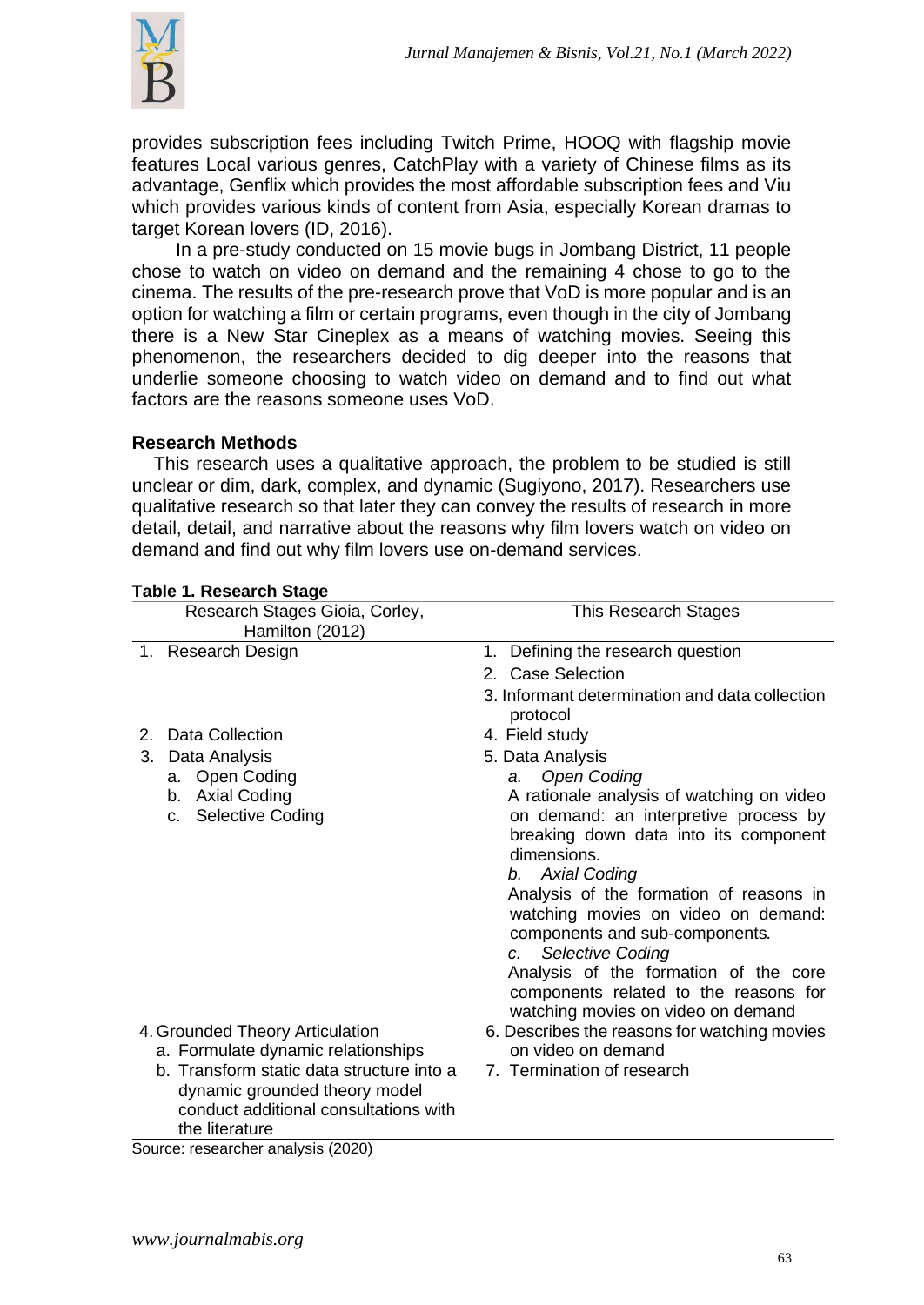

In this qualitative research, researchers used open coding, axial coding, and selective coding techniques (Gioia, Corley, & Hamilton, 2012) by paying attention to aspects of trustworthiness and using data collection techniques in the form of triangulation of data sources which is a data collection technique that combines data from various data collection techniques and data sources that already exist (Sugiyono, 2017). Sources of data used in this study are primary data sources and secondary data sources. Primary data are informants who in this study amounted to 5 people with characteristics: men and women aged 20 years and over, film lovers who watch movies at least 4 times a month and have used ondemand services for more than one year. Sources of secondary data used are books, journals, and websites, which are then used to collect data by conducting in-depth interviews with informants.

## **Result and Discussions**

In early April 2020, the researcher conducted a pre-research as a trial to see the community's response to the phenomenon captured by the researcher, then in early July 2020, the researcher conducted in-depth interviews with 5 informants. The informants in this study have a different status, education level, occupation, age, and character, this makes the results of the interviews varied and different from one another even though the informants are fellow film lovers.

| <b>Initial Name</b> | Aae | Profession                                            | Gender<br>(M/F) |
|---------------------|-----|-------------------------------------------------------|-----------------|
| Informant 1         | 47  | Lecturer at STIE PGRI Dewantara                       |                 |
| Informant 2         | 24  | <b>Retail Franchise Company Students and Auditors</b> | м               |
| Informant 3         | 22  | College student                                       |                 |
| Informant 4         | 22  | <b>Onlineshop Student and Owner</b>                   | F               |
| Informant 5         | -23 | Part-Time Wedding Organizer                           | F               |
|                     |     |                                                       |                 |

## **Table 2. Informant Profile**

Source: in-depth interview (2020)

The information that the researchers got from the informants was quite varied, some were quite different and some were almost the same, the informants had experience in watching movies, as well as various motives for watching films which were influenced by the daily environment, family environment, work environment, and friendly environment. The informants 'love for films also affects the intensity of the informants' viewing activities, some informants do watching activities to fill their free time, some informants carry out watching activities to fulfill their desires and get pleasure so that they carry out watching activities almost every day on the sidelines of his busy life. To obtain the information the researchers needed, the researchers conducted an in-depth interview which was conducted in early July as shown in table 3.

In mid-July 2020 all the results of the in-depth interviews of the five informants had been transcribed. In-depth interview transcripts were then analyzed using open coding, axial coding, and selective coding, which were then compared with observational data and documentation such as theory from books and online literature. The results of the analysis were also compared with various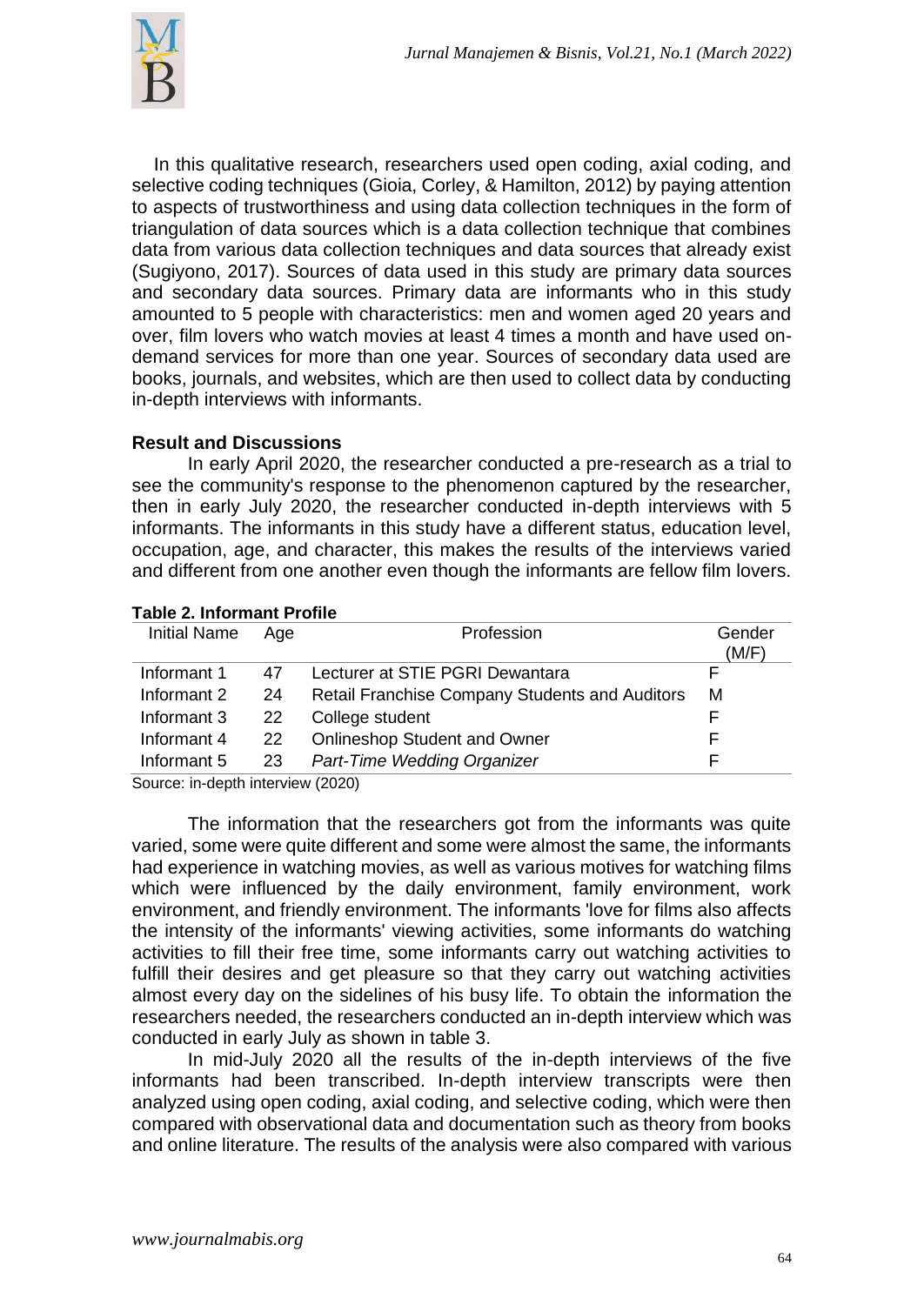

literature used to check the consistency of the research findings. This study assumes a film lover as a consumer who chooses, decides, and uses on-demand services to fulfill his emotional needs and desires in watching a film. The informants in this study are film lovers who use on-demand services because they are influenced by various factors such as culture, social class, personal, and psychological when deciding to use on-demand services. This illustrates that what the informants do is by the theory of consumer behavior presented by Kotler and Amstrong, 2018.

| The Place                  | Interview duration |
|----------------------------|--------------------|
| <b>STIE PGRI Dewantara</b> | 30:49              |
| <b>STIE PGRI Dewantara</b> | 20:01              |
| <b>Informant House</b>     | 21:24              |
| <b>Informant House</b>     | 18:46              |
| Akar Ranting Caffe         | 35:48              |
|                            |                    |

Source: in-depth interview (2020)



**Figure 1. Result of open coding, axial coding, and selective coding** Source: researcher analysis (2020)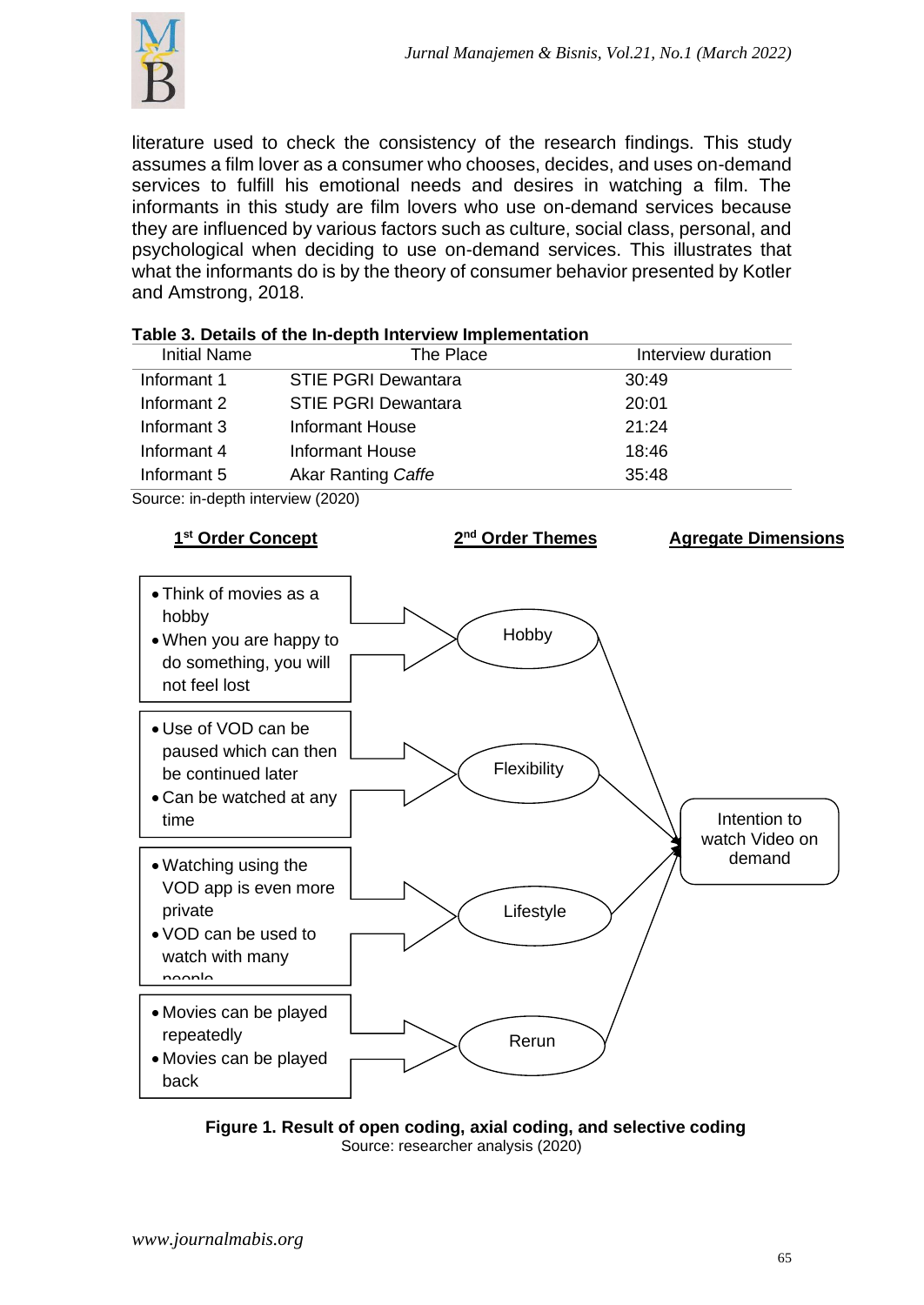

The discussion of this study uses the theory of consumer behavior from Olson & Paul, 2013 which is defined as between influence and awareness, because consumer behavior involves the thoughts and feelings that consumers experience in the process of using a product or service. In this study, the informant used by the researcher is a film lover, who is described as a consumer who chooses, decides, buys, uses, experiences, or on-demand services to satisfy the personal needs and desires of the informant in watching movies.

The informant's behavior in deciding to use an on-demand service is influenced by various factors such as social class, environment, personal, and psychological, what the informant does is following the consumer behavior theory presented by Kotler and Armstrong (2018). This emphasizes that an on-demand service user is not only oriented towards the services offered but also the pleasure he gets during watching activities, thus giving rise to various reasons that encourage someone to use on-demand services. The reasons that encourage someone to use on-demand services based on the results of research conducted by researcher shown in figure 1.

#### **Hobby**

Of the five informants, 4 informants said that the activity of watching is a hobby.

*"…… You think that film is a hobby huh…" (Informant 1).*

*Informant 1 stated that watching movies is a hobby. Informants 2 and 3 said that watching movies is an activity that is often done and continuously so it becomes a hobby.*

*"If it's on-demand, it's usually not necessary, sometimes one day or two times if there's a good film, sometimes once in 3 days, sometimes 2 times a day, you don't have to just watch it often" (Informant 2).*

*"So a total of six, about one week six films" (Informant 3).*

*"It can also be called a hobby" (Informant 3).*

*Informant 5 revealed that watching activities carried out is a hobby, so when you have watched the film, informant 5 will spend a long time and do not feel the loss for the material or time sacrificed.*

*"Every day, in your opinion, if we like something zinc, it means our hobby, something we are happy to do. I don't think anyone is feeling wronged, right?" (Informant 5).*

From this explanation, it can be seen that watching activity is a hobby, in which there is a very strong sense of interest so that it is carried out with frequent and continuous intensity. This is the same as stated by Agustina, 2015 that a hobby is something related to a movement style that encourages someone to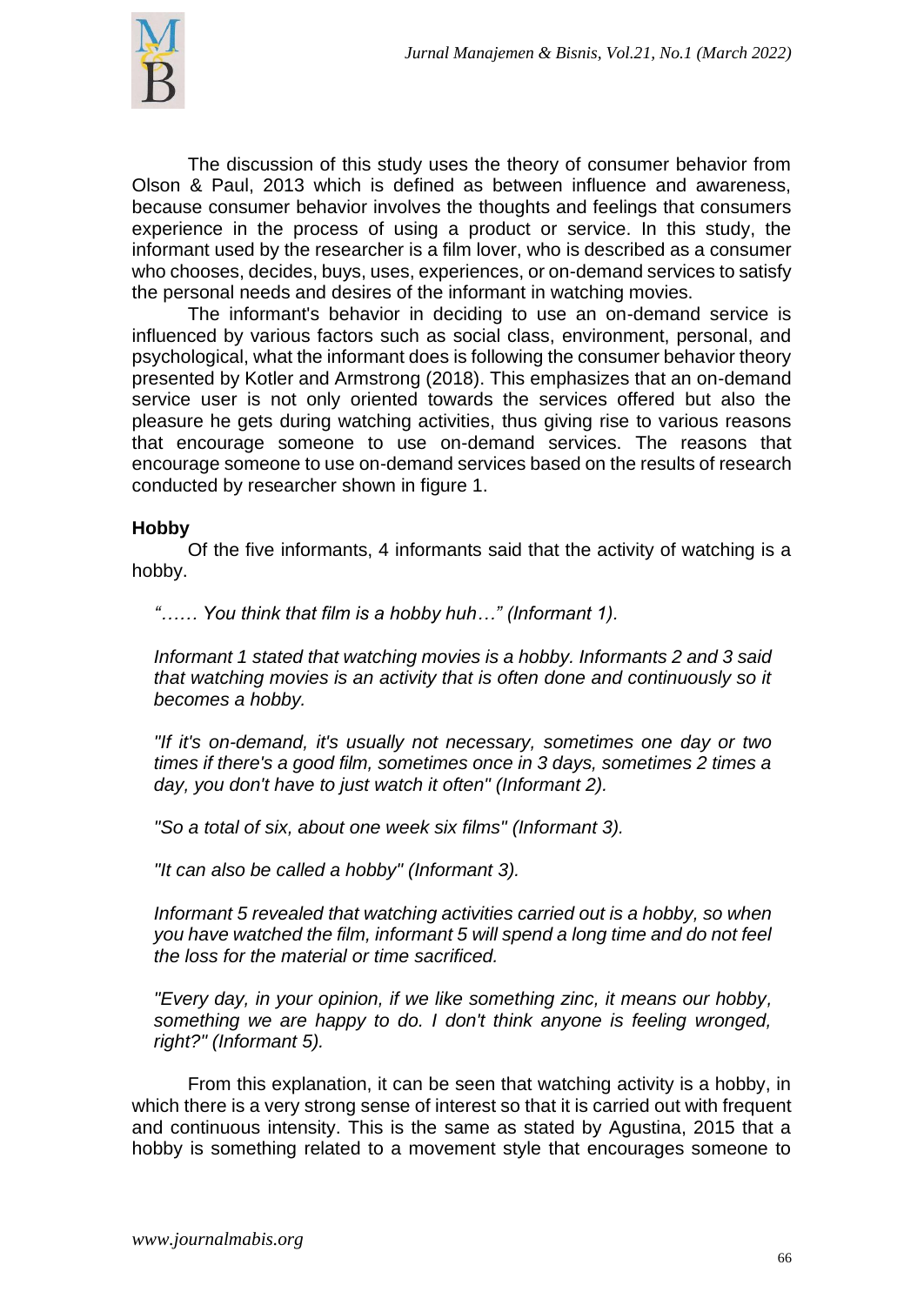

tend to feel attracted to someone, something, or activity or effective experience designed from reality itself. In addition to interest, researchers also found informants who are willing to invest time and material in watching a film, this proves that a person has the factors mentioned by Jagad, 2019 that hobbies make someone willing to invest material and time happily.

# **Flexibility**

In this study, flexibility means on-demand services which in use can be adjusted to the conditions and situations that the informant is facing, in other words, the flexibility of on-demand services is the ease of accessing services that can be adjusted to the activities and time of the informants (researcher analysis). The following is an excerpt from an interview that illustrates the flexibility of the on-demand service.

*"……… I can pause to watch it, where do I live again and then I come back again …… .... time is possible because it's flexible" (Informant 1).*

The flexible on-demand service allows its users to be used in conjunction with other activities, this can be seen from the statement of the informant who said he could pause the movie he was watching and then did other activities and continued watching the film again without losing the moment from the film and the work that was others are not neglected. Besides, the on-demand service also allows informants to watch movies anywhere because of their easy use so that they have flexibility in terms of using the place, besides that viewing time can also be adjusted to the activities of the informant, this is because on-demand services are not tied to broadcast time so that users can watch movies at any time.

*"If we go online all the time we can watch it, at night, and in the afternoon, we can watch it when there is a schedule in the cinema, right?" (Informant 4).*

*"……… .. keep on trying to watch anytime, okay" (Informant 4).*

The flexibility of on-demand services makes users feel satisfied, this can be seen as an advantage for on-demand service providers that must be maintained. The informants' daily activities are quite dense and the work that piles up still allows someone to watch movies because of the flexibility offered by ondemand services.

## **Lifestyle**

Lifestyle can be defined as a person's lifestyle that is expressed in activities, interests, and opinions (Kotler & Keller, 2018). The following is an excerpt from the interview results that lead to the concept of a lifestyle in the form of AIO research:

*"………… while sitting then I sometimes open my cellphone or WA like that. If for example, eeeeeee is something important in WA I switch to WA but if it doesn't matter, I keep watching here, what is it that is being put on? , like that "(Informant 1).*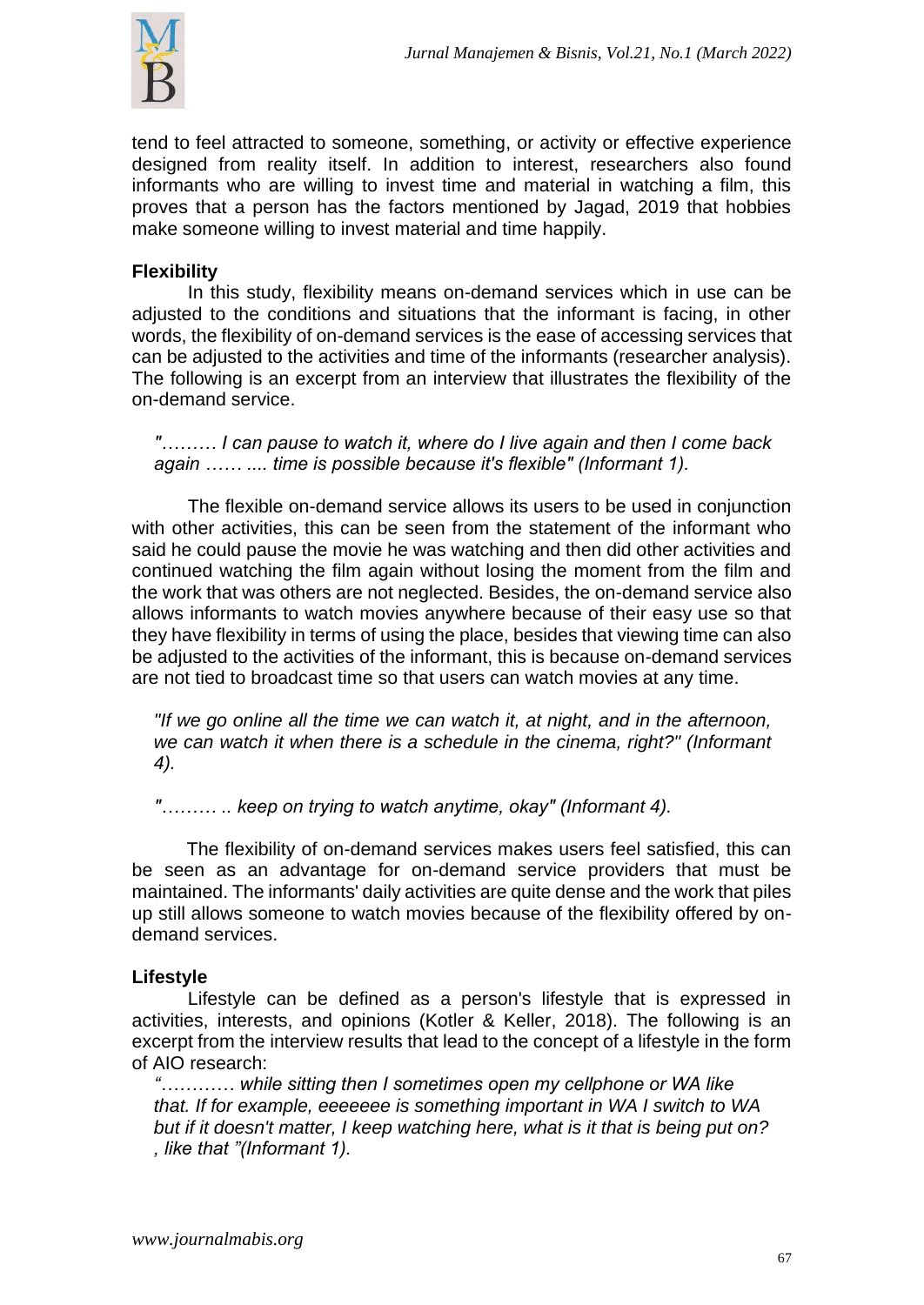

*"If you watch it yourself less often it is more enjoyable as a good movie and there are friends who are invited all ... ...." (Informant 2).*

*"... if watching the application use it is more privacy, that's how it is ... ... yes, because those who did not like watching together like that" (Informant 3).*

From the interview excerpt above, it can be seen that the informant's lifestyle is reflected in the form of his different viewing activities. The activities carried out by the informants then created a sense of interest or interest in continuing to watch movies using on-demand services. Interest is what is the favorite or favorite of consumers which is the priority of consumer life (Kotler & Keller, 2018). Interest is a kind of object, event, or topic that gives rise to a special excitement that continuously accompanies the activities carried out. This interest is evidenced in the following interview excerpt:

*"……. one of the most important things to satisfy my desire for films, yes, because I enjoy watching movies and every time I want to know what films ………" (Informant 1).*

"... if you want to watch continuously, for example, if you watch a Korean *film, there are episodes that are made ... I want to keep watching, that is how many episodes are finished, how many episodes you have finished.*

The informant's interest in the film made the informant have the desire to continue to do the same activities using on-demand services, and carry out these activities continuously until their wishes are fulfilled and they are satisfied. This prompted the informants to give their opinion on the continuous use of ondemand services.

*"I'm not, orange doesn't need a lot of reasons to like it, you just didn't tell me, for example, I need this film and it's available there, okay" (Informant 5).*

From the information above, the researcher concludes that lifestyle is part of the needs that must be met by the informants. Informants no longer perceive lifestyle as a desire but something that has turned into a need. A situation that began with the informant's desire to watch films changed to the informant's need to watch movies using on-demand services because of interest and adjusted to the informant's activities.

## **Rerun**

Watching movies using on-demand services is done for fun and rationality, besides that informants also have the habit of repeating films and scenes they like in a film, in the world of film, this is known as re-run (researcher analysis). Rerun is playing back a film or television show (Kamuslengkap.com, 2020). In this case, the informant has pleasure in the film he watches so that the informant is encouraged to watch the same film over and over again, as in the following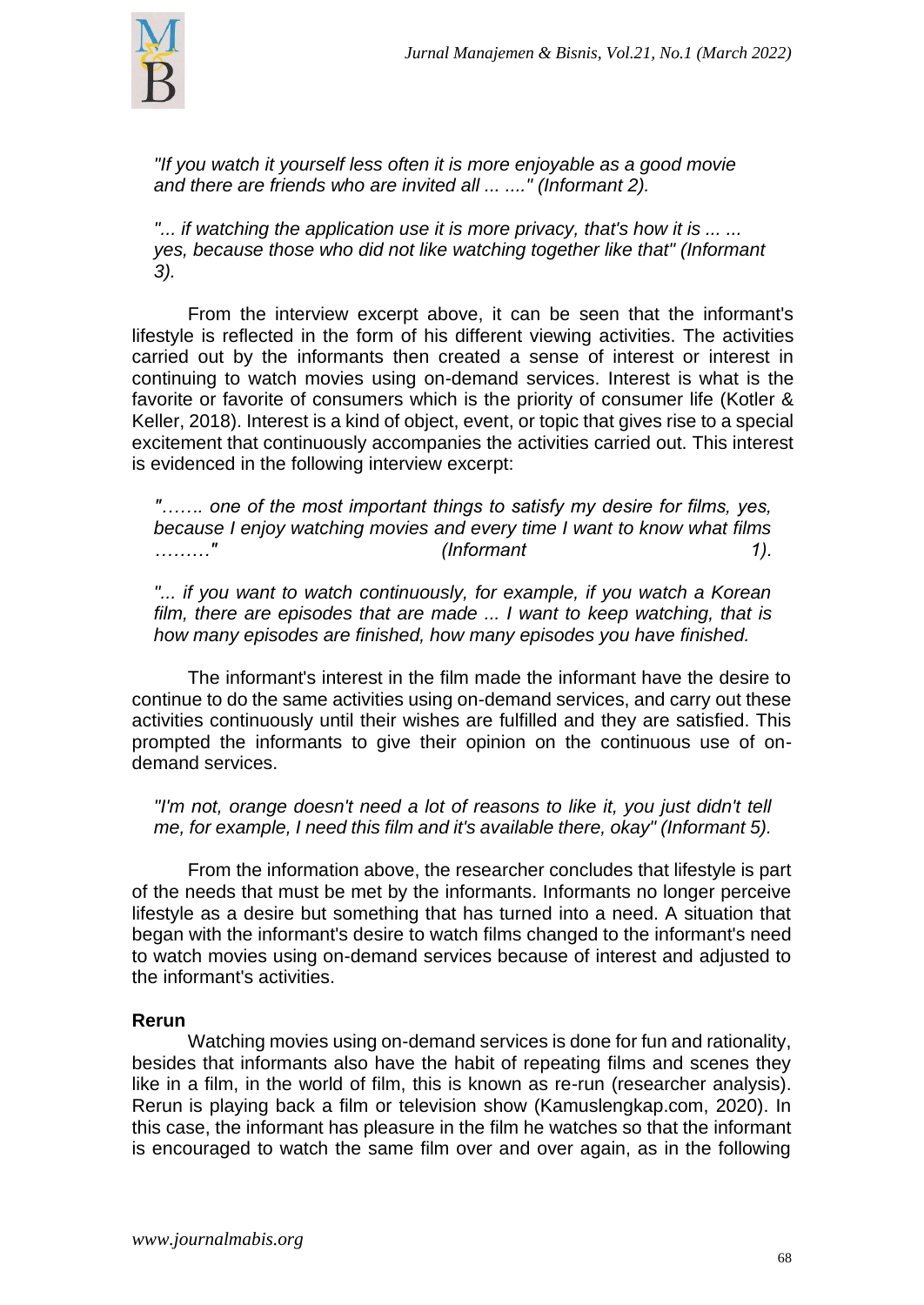

informant's statement:

*"… I can rewind continuously, meaning that if I like the scene, can I repeat it …………" (Informant 1).*

*"... the good thing is that the film can be played over and over again, yes, for example, we don't understand that a certain scene can be replayed again and again, especially films that do not appear in movies...*

Based on the above statement, it can be seen that the informants in this study chose to use on-demand services because the films watched can be re-run easily, of course, cannot be done if the informants watch films in theaters. Someone did a re-run due to several factors, these factors the researchers found from the results of interviews with informants and online literacy. The following is the researcher's proposition regarding a person's factors in re-running:

- 1. Quality film and a good storyline.
- 2. Likes certain scenes in the film.
- 3. Skip a certain scene in the film.
- 4. Can't capture and understand the film.
- 5. Movie actors are idol actors or actresses.

6. Have a moral message and a storyline is not boring.

Apart from the reasons already mentioned, other motivations encourage someone to watch VOD. Some of the motivations that cause will be explained further in this study. A summary of the driving motivation to watch VOD is summarized in Figure 2.

## **Emotional Motive**

Someone when deciding to use on-demand services also has emotional motives, as said by informant 1, informant 3, and informant 5:

*"... I want to satisfy my desires for that need, what does that mean, the term pleasure, security is fine, but above that security, personal comfort" (Informant 1).*

*"Going to the cinema is less, less comfortable, when using the application is better, more comfortable ..." (Informant 3).*

*"VIU is the most delicious in my opinion ... ... so I think orange is not the type of zinc if for example I already got one, one zinc application I'm comfortable I've never looked for another zinc application, never looked for another zinc application" (Informant 5).*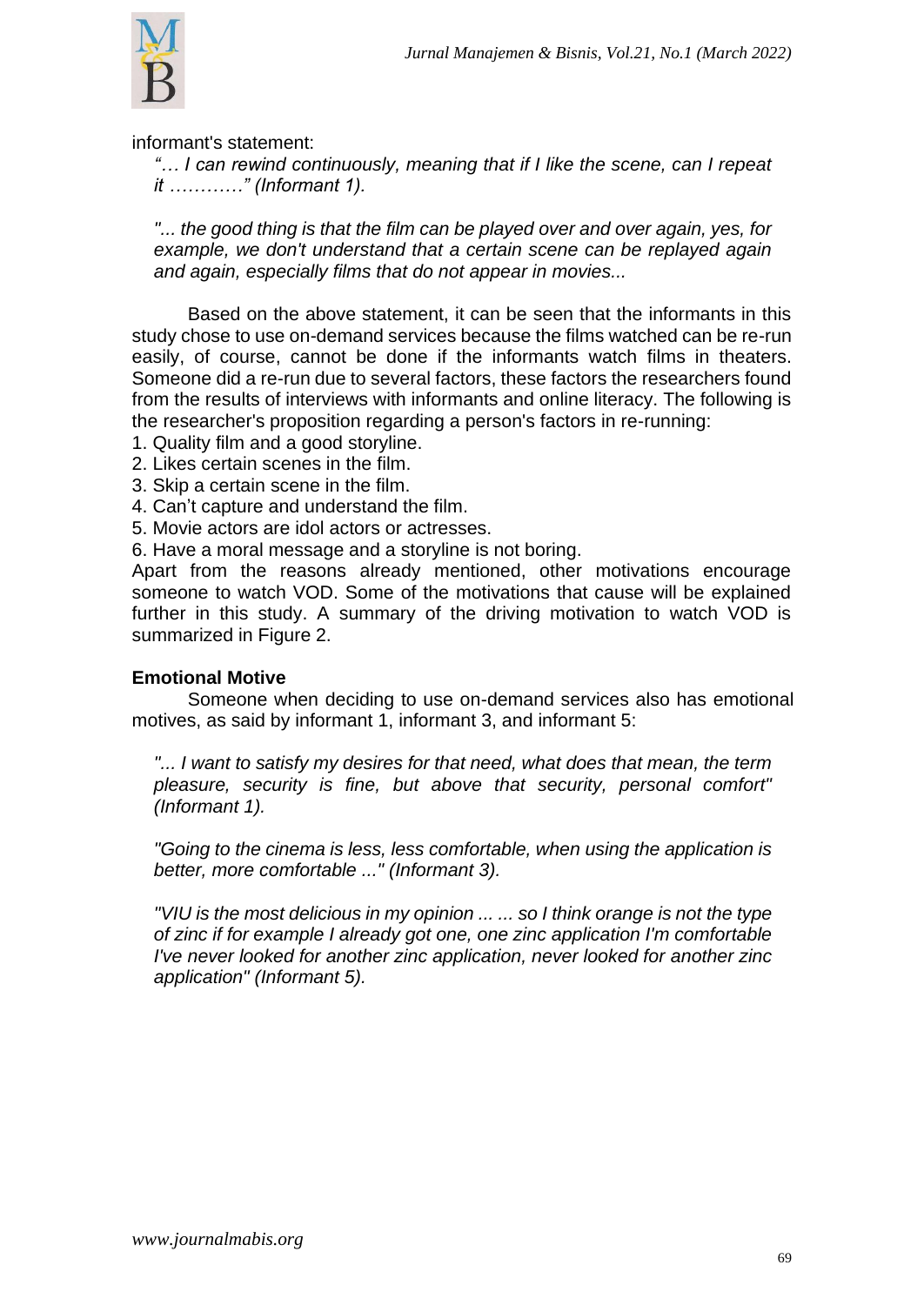

#### **1 st Order Concept 2 nd Order Themes Aggregate Dimensions** • Want to satisfy your desire for movie viewing needs • Using the VOD app makes informing more comfortable • Makes happiness and restores mood • Informants who tend to be lazy to go out during the day • Can learn languages from other countries • Going to the cinema requires a lot of energy • No need to leave the house • If you are everywhere and want to watch, you can play movies on your cellphone • In its reuse does not require any more costs • VOD offers a choice of HD quality • VOD offers a large variety of films so that they can be adjusted as desired Emotional Motive Patronag e Motive Rational Motive **Intrinsic** Motivatio n Intention to watch Video on demand **Extrinsic** Motivatio • Many informant friends use the VOD application • Check out VIU commercials from TV and TV and TV and TV and TV and TV and TV and TV and TV and TV and TV and TV and TV and TV

**Figure 2. Results of open coding, axial coding, and selective coding** Source: researcher analysis (2020)

From the informant's statement above, it can be seen that someone has an emotional motive, namely in the form of comfort that is felt when using on-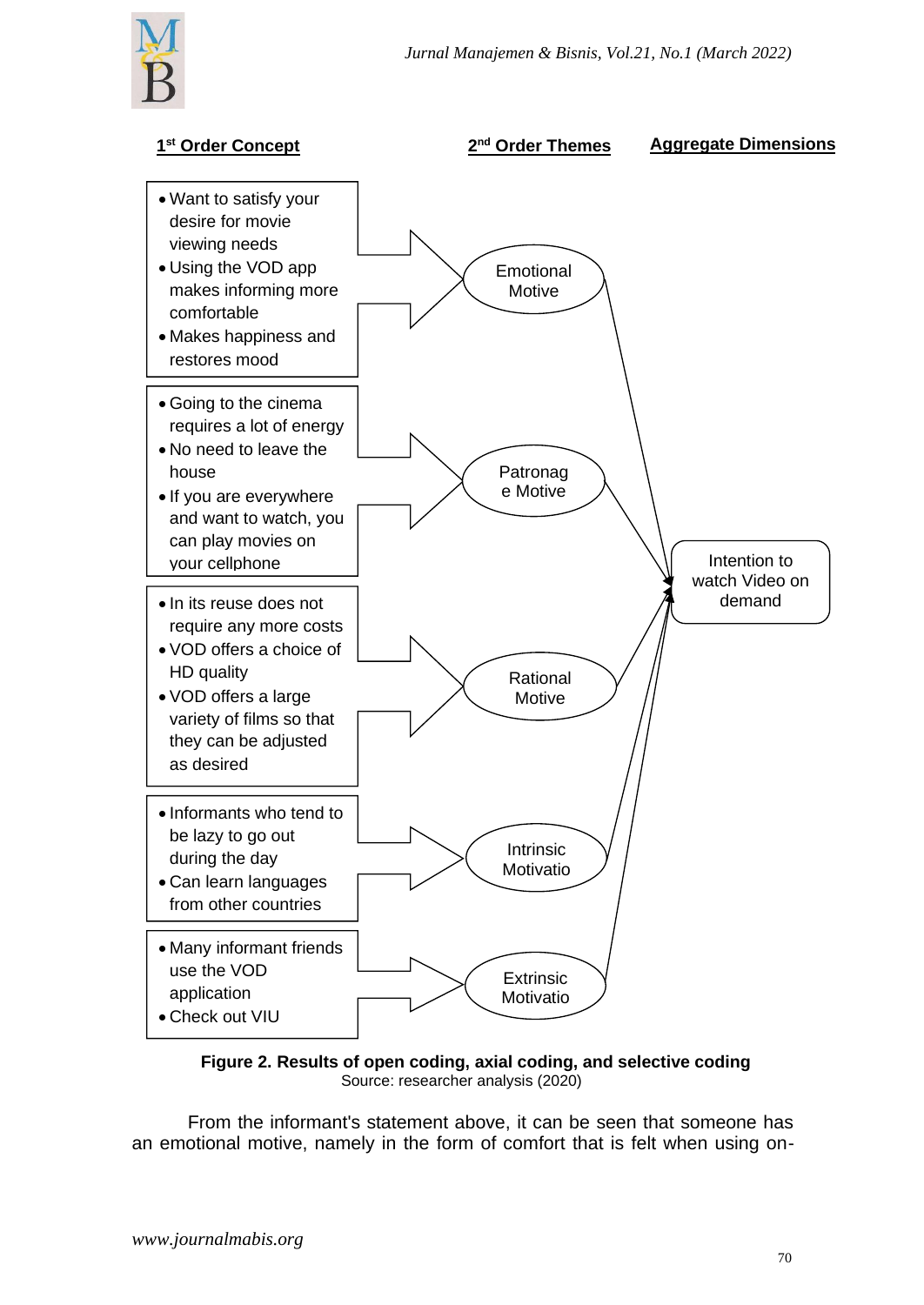

demand services. The next emotional motive is an emotion which includes satisfaction and liking. In this study, the informant said that watching movies is one way to get emotional satisfaction because it can restore mood and become a means of refreshing.

*"……. My motivation is because I am thirsty for watching films, sis, so I find something that can satisfy my desires… .." (Informant 1).*

*"Yes, I am happy to return to my main mood so when I watch Korean dramas, watching Korean dramas one day more than once I feel happier, I am happier," (Informant 3).*

From the information that the informant has conveyed above, the researchers can conclude that the emotional motive that initially became a desire to watch movies has turned into an emotional need that must be met so that emotional motive becomes one part of the motivation that plays an important role in encouraging the informants in this study to decide to use on-demand services.

#### **Patronage Motive**

In this study, the informant has a patronage motive as revealed by informant 1, informant 2, and informant 4

*"…. But now I am full because I have never been to Surabaya, I finally watched it only on the internet," (Informant 1).*

*"... now is the digital era, so if you go to movies you are tired of going there*  far now in the digital era you can access it on a cellphone, laptop as long *as there is an internet connection so it's easy ..." (Informant 2).*

*"……… .. the second one doesn't need to leave the house …… .." (Informant 4).*

From the above statement, it can be seen that the three informants chose to use on-demand services in watching movies because of their affordability and convenience, namely simply using a smartphone connected to the internet network and being able to access them at home. The use of smartphones in watching movies also makes it easier for informants to carry out watching activities, this is by the following informant's statement:

*"If you go where you don't need to bring a laptop, for example, if you are ... .. to a friend's house or where or coffee or what if you want to watch, just puter on your cellphone ……." (Informant 5).*

The use of on-demand services that can be accessed simply by using a smartphone makes it very easy for informants to watch movies because the smartphone that is always carried whenever and wherever by the informant makes the informant at any time able to download and access video on demand according to his wishes, whether it is on the shop or at a friend's house. The affordability and convenience offered by on-demand services are part of the patronage motive that encourages people to continue using video on demand.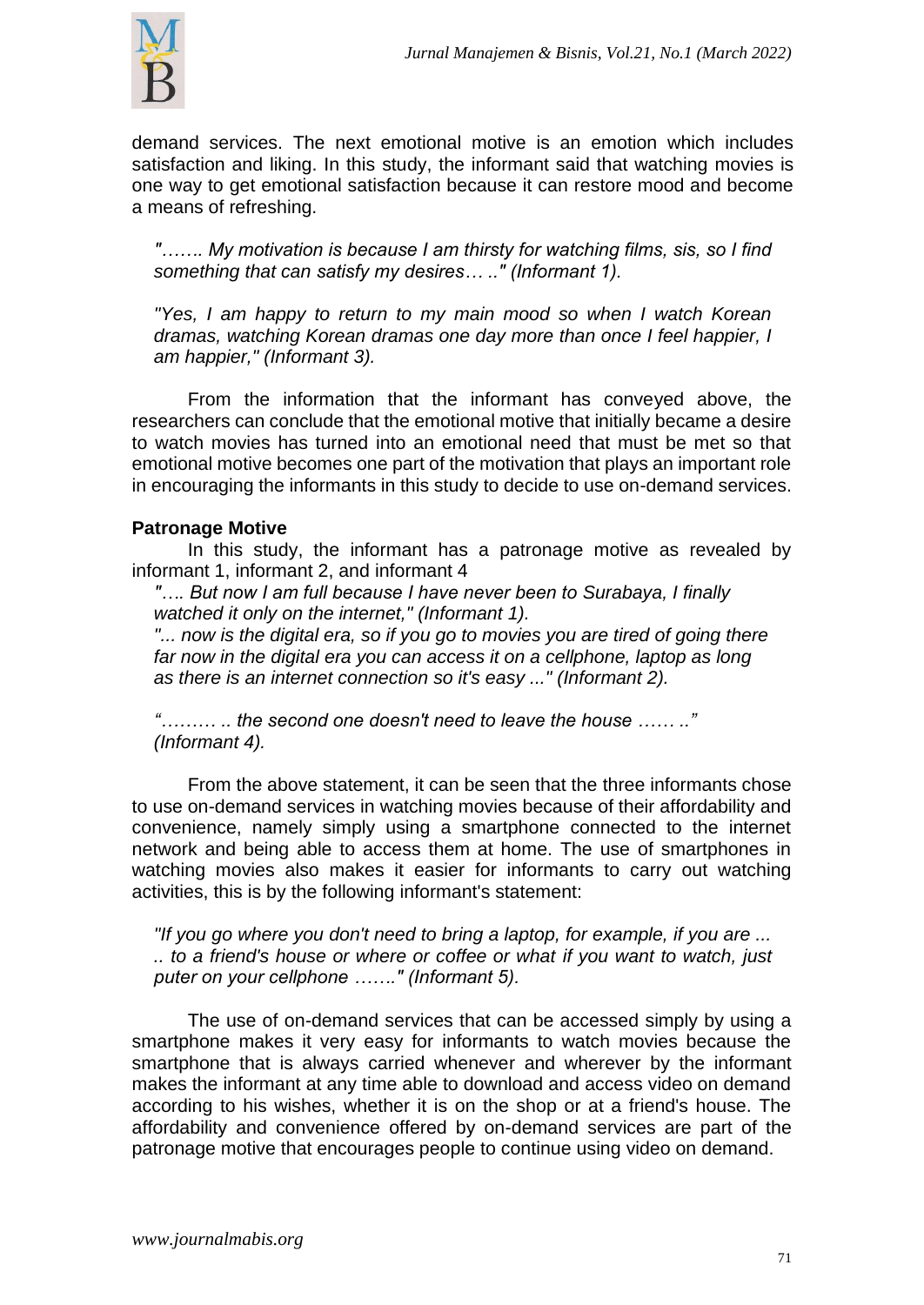

#### **Rational Motive**

Price is an important consideration when someone is going to buy goods or use a service, just like using on-demand services, prices tend to be the main consideration, as explained by the informants in this study, where informants choose to use on-demand services because of the price offered much cheaper than having to go to the cinema to enjoy a film.

*"……. To reopen it, I don't need to spend money ………" (Informant 1).*

*"Let's say one time watching it can be 50,000 if it is streamed, usually the 100,000 package is a month, right?" (Informant 2).*

*In addition to price, the quality of the films offered is also a consideration for informants in using on-demand services, because on-demand services also provide HD quality so that the films displayed have clear images and are the same as those in the cinema.*

*"... because he has a choice of Hd" (Informant 5).*

The advantage that on-demand services have compared to cinemas is that the films offered by on-demand service providers are more diverse with a variety of different genres so that informants can watch movies according to their wishes.

*"…………. You can continue to choose the film you want if the movie is limited in the cinema, if the streaming is good, you can have a lot of choices to be at-will" (Informant 2).*

This proves that the informant has a rational motive, namely in the use of on-demand services, the informant considers the price, quality, and variety of films offered with common sense so that in the end they choose to use on-demand services to watch movies.

#### **Intrinsic Motivation**

Motivation is a feeling that arises because of an impulse from within a person to do something that arises as a result of unfulfilled needs, this urge produces a pressure that can eventually arouse or direct someone to take an action (Schiffman & Kanuk, 2008). In this study the researcher found the informants' intrinsic motivation which can be seen in the following quote:

*"The first one is enjoying the plot, you like it, especially if you like action films. Then the second thing is that we continue to get knowledge, especially if foreign films, Chinese films or English films can be studied in the language, so that's a plus. " (Informant 2).*

*"The motivation comes from me because I'm lazy, lazy to go out in the afternoon. The cinema at night closes until 9 o'clock ...." (Informant 4).*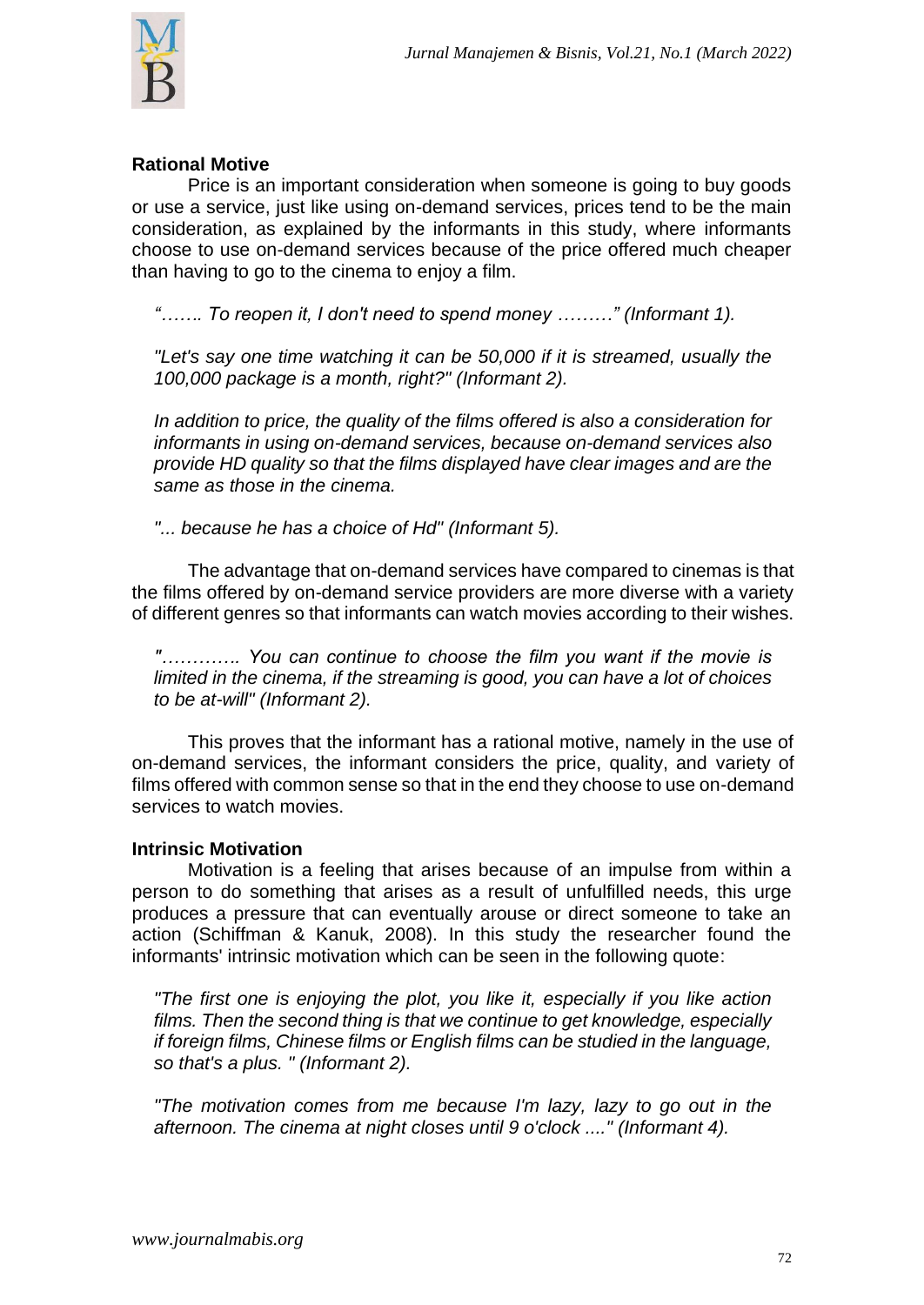

From the interview excerpt above, it can be seen that the informant is motivated to watch films because of his encouragement, namely when watching the film, he gets something new that can be learned such as language, and also uses on-demand services because of the laziness that arises when watching during the day, while at night the cinema is only open until the specified hours.

# **Extrinsic Motivation**

Apart from intrinsic motivation, extrinsic motivation also influences informants in choosing to use on-demand services. Extrinsic motivation is the motivation that appears in the form of stimulation from outside a person or group (Irham, 2011).

*"……. The external factors are because of my friends at" (Informant 1).*

*"A lot of my friends are good at it, so a reference is also good, this is how it is, and for example, if you ask questions ... ..." (Informant 5).*

*Besides, the informants also saw advertisements from on-demand services*

*"I'm curious, I'm curious about a film, I'm curious about an ad, I'm listening to Instagram. I'm curious about the content, I'm sorry, so I downloaded it, just download it for fun. (Informant 4).*

*"…… .. keep going, do you know the VIU advertisement… .. on TV" (Informant 5).*

From the information above, informants know about on-demand service advertisements from TV and social media Instagram, the intensity of the advertisements that often appear makes informants curious and motivated to use on-demand services. From the explanation of several external factors in this study are factors from friends and family and advertisements.



**Figure 3. Research Model** Source: researcher analysis (2020)

From the discussion that has been explained by the researchers above, this research model can be described in figure 3.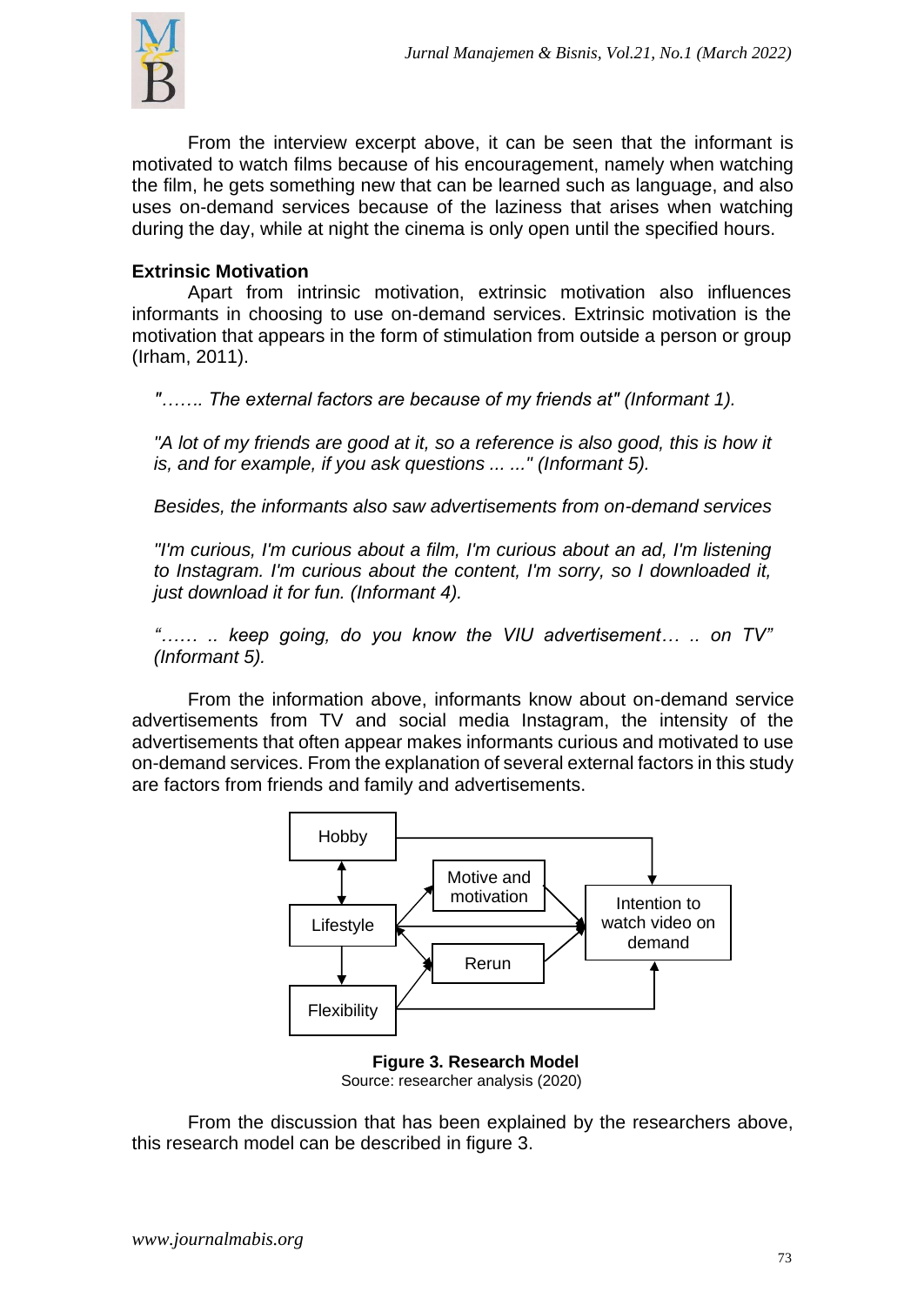

#### **Conclusion**

Based on the results of research using a qualitative approach carried out with data analysis techniques open coding, axial coding, and selective coding, and simultaneously researchers triangulating sources and theories, it can be concluded that the strongest reason encourages someone to choose to use ondemand services in watching a film is flexibility on-demand services because the informants have different educational and occupational backgrounds, so the activities carried out are also different, this makes informants prefer to use ondemand services because video on demand services have high flexibility, so that in its use it can be done simultaneously with other activities, this allows informants to adjust the activities and time they have in watching movies.

The results also found that the reason for watching movies that often appear later and influencing informants in using on-demand services is that the price offered by on-demand services is much cheaper than watching at the cinema because informants tend to watch movies repeatedly so by using informant ondemand services do not need to pay back when watching movies repeatedly.

The next reason that encourages informants to use on-demand services is that watching movies is the informant's hobby so that informants have fun watching a film which in turn creates a very strong sense of interest so that it is done with frequent and continuous intensity.

In this study flexibility and hobbies are strong reasons for encouraging informants to watch a film using on-demand services, even though on-demand services have high flexibility so that their use can be adjusted to other activities, but researchers provide suggestions for the informants' hobbies. To make viewing activities carried out with frequent and continuous intensity, informants are expected to be able to place hobbies following their portions so as not to interfere with other activities or jobs so that they will not adversely affect people around, work, and harm yourself.

## **References**

Alma, B. (2013). *Manajemen Pemasaran dan Pemasaran Jasa.* Bandung: Alfabeta. Asnawi. (2012). *Teori Motivasi.* Jakarta: Studia Press.

- Connelly, L. (2016). Trustworthiness in qualitative research. *Medsurg Nursing: Official Journal of the Academy of Medical-Surgical Nurses*, 435-436.
- Eka, R. (2017). *Dailysocial*. https://dailysocial.id/amp/post/video-on-demand-danpenerimaannya-oleh-masyarakat-Indonesia (accessed April 2nd 2020)
- Fitri,A. (2020). *Kontan*. https://industri.kontan.co.id/news/bisnis-video-on-demand-voddi-indonesia-sangat-potensial (accessed Juny 8th 2020)
- Gioia, Corley, & Hamilton. (2012). The Research Methods Division Of The Academy Of Management. *Seeking Qualitative Rigor In Inductive Research*, 16.
- Irham, F. (2011). *Manajemen Teori, Kasus dan Solusi.* Bandung: Alfabeta.
- Jagad. (2019). hobi adalah : pengertian dan contoh. *hobi* , 1.
- Kotler, & Amstrong. (2016). *Principle of Marketing.* Harlow: Pearson Education.
- Kotler, & Keller. (2018). *Manajemen Pemasaran.* Jakarta: Erlangga.
- Kriyantono, R. (2009). *Teknik Praktis Riset Komunikasi.* Jakarta: Kencana.
- Olson, P., & Paul. (2013). *Consumer Behavior and Marketing Strategy.* Jakarta: Salemba empat.

Prasetya, A. (2017). Hobi sebagai Presentasi Gaya Hidup. *Hobi, Seni* , 13.